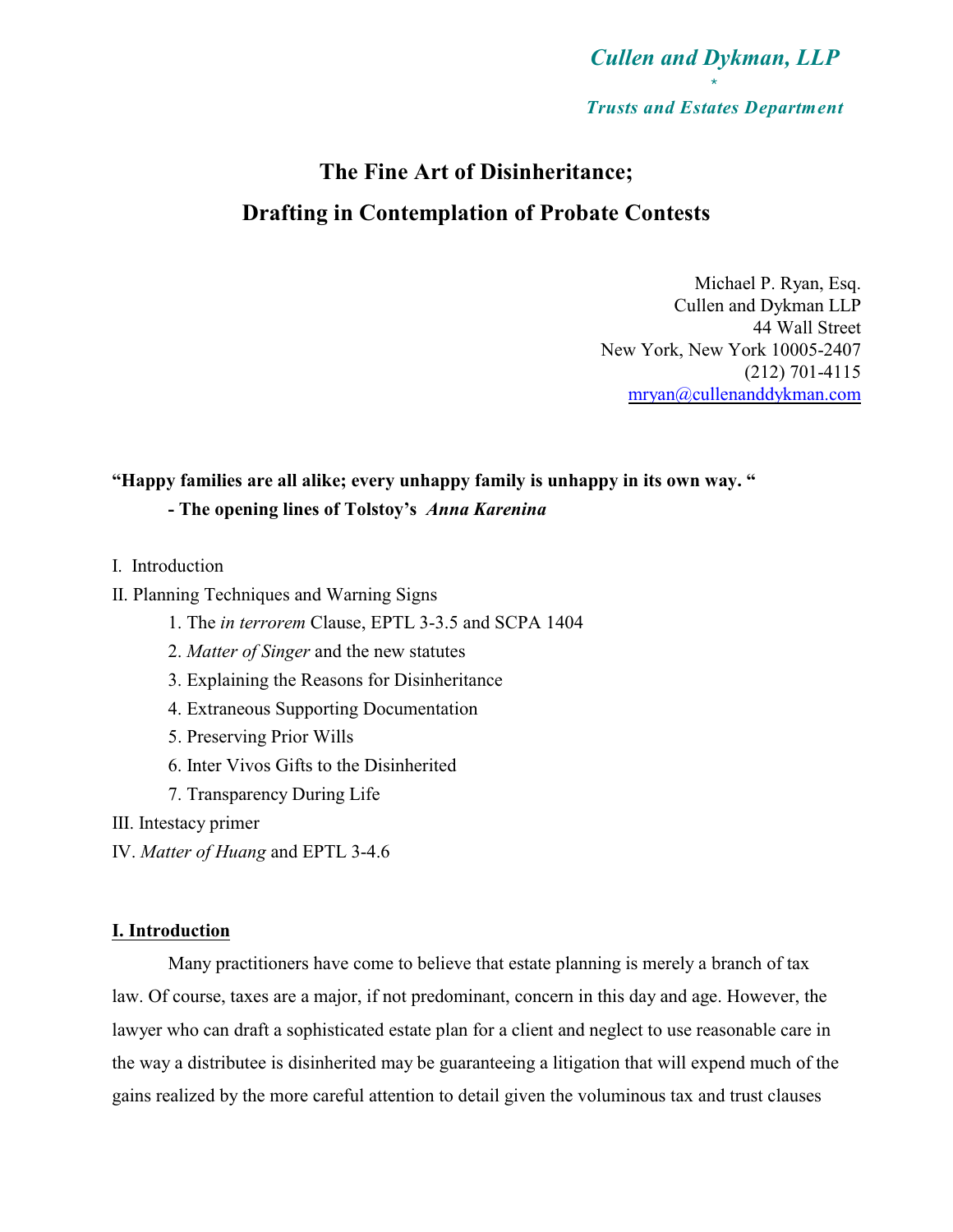of the testamentary instrument.

The art of disinheritance refers to some techniques that may be used to avoid the costs and expenses of protracted probate litigation. The practitioner is always to be wary of the possibility of such contests.

I refer to the 'art' of disinheritance, because there is no set formula to accomplish the task of avoiding a probate contest. The practitioner must not feel secure in the simple reliance on an *in terrorem* clause in a Will. A few minutes research time will disclose that many states will not enforce such clauses as being against public policy and that New York law views them with suspicion. Although *in terrorem* clauses are enforceable in New York under EPTL 3-3.5, they are viewed with disfavor by the courts and are strictly construed (*Matter of Robbins*, 144 Misc.2d 510).

The following outline will consider some practical suggestions for accomplishing what your client, as testator, has clearly expressed to you - the desire to disinherit a person who otherwise would be a natural object of his or her bounty. For your ready reference, I include as part of this outline a summary of the law of intestacy in New York so as to allow you to determine just who the laws define as those "natural objects of one's bounty." It is also designed to highlight the importance of understanding the family dynamics and the reasons for your client's intent to disinherit a distributee.

The practitioner should not conclude that this is an exercise in futility because a distributee is free to make objections even in the presence of an *in terrorem* clause, hoping that the person seeking the probate of the testamentary instrument will settle the litigation for an acceptable amount. The attorney may still believe that the Surrogate's Court never grants motions for summary judgment and that frivolous litigation will be encouraged, if only by neglect. Moreover, it is clear that judicial philosophy of late favors an expansive reading of SCPA 1404(4), as limited by EPTL 3-3.5(b), in order to reduce contests and their attendant delays (Gibbs and Reddy , Law of *In Terrorem* Conditions Is on the March, NYLJ, February 20, 2008 at 3; Valente and Palumbo, *'In Terrorem*, or No Contest,' Clauses, NYLJ, April 29, 1999 at 3). Regarding summary judgment, the practitioner need only read two cases that came out of Nassau County Surrogate's Court to see the Appellate Divisions' recently discovered enthusiasm for the summary disposition of meritless objections to the probate of a Will (see, e.g., *Matter of*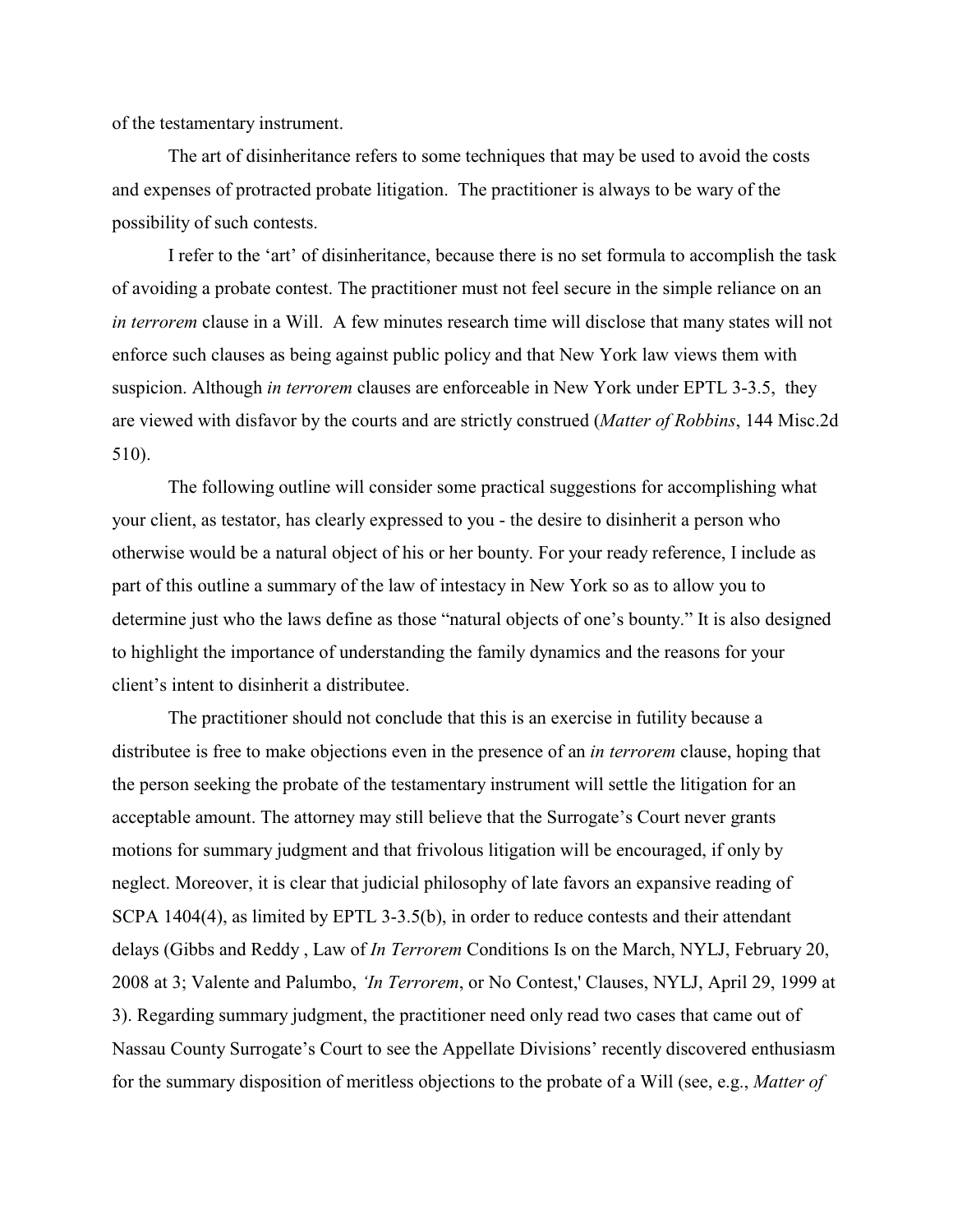*Zirinsky*, 43 A.D.3d 946, 841 N.Y.S.2d 637 [2d Dep't 2007]; Matter of Bustanoby, 262 A.D.2d 407, 691 N.Y.S.2d 179 [2d Dep't 1999]).

#### **II. Planning Techniques and Warning Signs**

#### 1. The *In Terrorem* Clause

As we have seen above, this old warhorse of disinheritance is a tool to be used with a great deal of care because they are not favored by the courts. New York provides, at EPTL 3-3.5, for *in terrorem* clauses and a copy of the statute is attached to this outline. Some points to keep in mind when contemplating such a clause:

! create a substantial risk. It is very frustrating to see an *in terrorem* clause drafted that is supported by a minimal bequest to the disinherited distributee. After all, the logic behind the use of such a clause is the risk-reward calculation that such a clause induces in the affected party.

describe the triggering event. I would argue that while the statute describes the situation which will trigger the clause, there is no harm and possibly much benefit to detailing the acts that will trigger the clause in the Will itself. Moreover, every effort should be taken to make sure said clause will not be construed narrowly. Here is a sample clause from *Matter of Ellis* (252 AD2d 118 (2d Dep't 1998) that may be useful as a guide:

*If any beneficiary under this Will in any manner, directly or indirectly, contests this will or any of its provisions, any share or interest in my estate given to the contesting beneficiary, or to the beneficiary's issue, under this will is revoked.*

The practitioner might even want to consider the author's additions to this language (in bold):

*If any beneficiary under this Will, or any codicil to it, in any manner, directly or indirectly, contests this will or any of its provisions, any share or interest in my estate given to the contesting beneficiary, or to the beneficiary's issue, under this Will is revoked. In this context, the word "contests" includes any and all conduct that it is not expressly exempted by SCPA 1404.*

! The testator may want to designate the recipient of the property that will be forfeited by the *in terrorem* clause. This may provide an additional party with a strong interest in upholding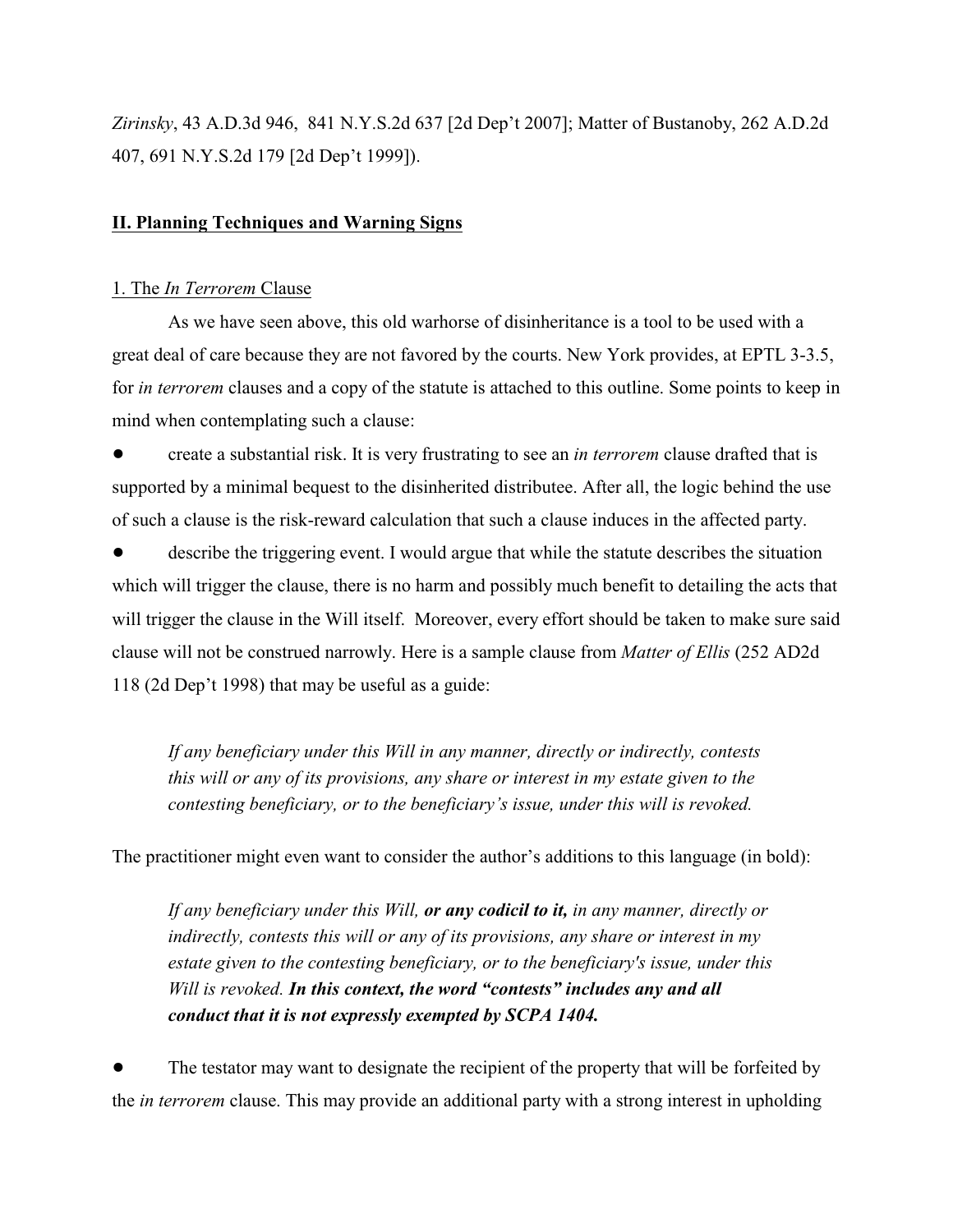the Will and its forfeiture provision.

#### 2. *Matter of Singer*

The practitioner should know that there is much recent change in the law relating to *in terrorem* clauses. What had been perceived as a trend toward strict enforcement of such clauses (See, *e.g., Matter of Ellis*, 252 AD2d 118 (2d Dep't 1998), *Matter of Singer*, 17 Misc. 3d 365 [Surr.Ct. Kings Co. 2007 [Lopez-Torres], aff'd 52 AD3d 612, 859 NYS2d 727 [2d Dep't, 2008]) was suddenly reversed by the Court of Appeals in *Matter of Singer*, 13 N.Y.3d 447, 920 N.E.2d 943, 892 N.Y.S.2d 836 (2009). The Court of Appeals ruled that although SCPA 1404 and EPTL 3-3.5 include only a few particular types of acceptable litigation while still preserving the *in terrorem*, circumstances may exist that would make it permissible to depose persons outside the statutory parameters without suffering forfeiture.

In response to *Matter of Singer* EPTL 3-3.5(b)(3)(D) was amended as follows (the added provision is underlined and in bold):

(D) The preliminary examination, under SCPA 1404, of a proponent's witnesses, the person who prepared the will, the nominated executors and the proponents in a probate proceeding **and, upon application to the court based upon special circumstances, any person whose examination the court determines may provide information with respect to the validity of the will that is of substantial importance or relevance to a decision to file objections to the will.**

SCPA 1404 was amended in a similar fashion. These changes will increase the costs of probating a will that seeks to disinherit a distributee and the time as well, as applications will be made in the Surrogate's Court on a case-by-case basis testing the limits of the *in terrorem* clause. It is respectfully submitted that it is increasingly important to consider the other means by which a distributee may be successfully disinherited, including the all too frequently overlooked strategy of "stacking" wills (see below).

#### 3. Explanation of Reasons for Disinheritance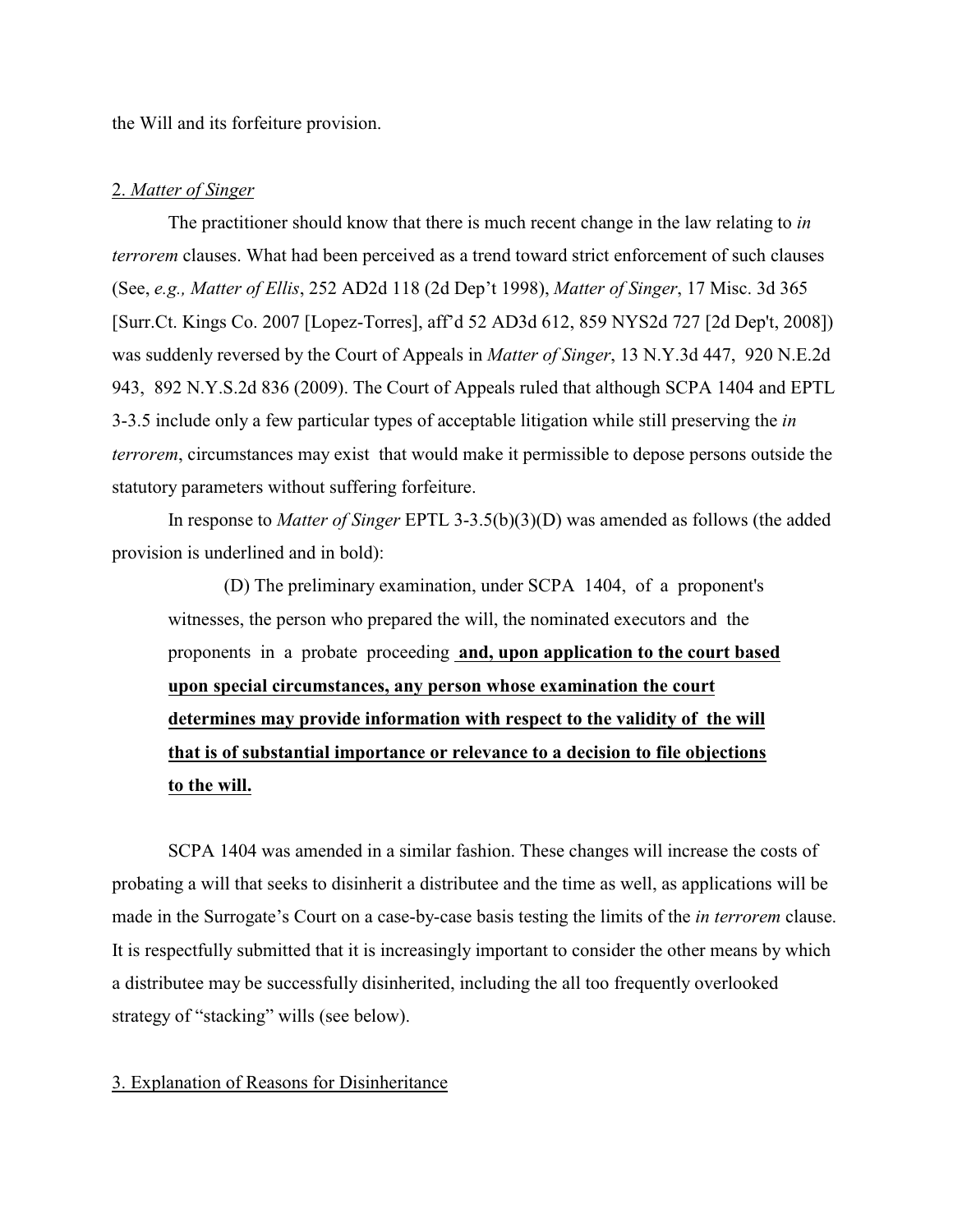This is a controversial suggestion and many estate planners eschew its use for good reasons. If the testamentary instrument contains such explanatory language, it then gives another opportunity for attack in the probate contest. If a testator states in his or her Will that a reason for disinheriting a son is that the son never called or visited the parent, then this will introduce a new issue for the trial, possible leading to the conclusion by the jury that the testator was unduly influenced by another sibling or that he or she lacked testamentary capacity.

These considerations notwithstanding, there may very well be incidents that dictate in favor of such language. It should also be noted that if the practitioner should advise the testator that explanatory language is proper, that bitter and accusatory language may expose the estate, at least in some states, to the tort of "testamentary libel."

#### 4. Extraneous Supporting Documentation

The single most important suggestion when representing a client in this matter is the care and attention to detail given the drafting process by the attorney. The use of notes and drafts of Wills is vitally important to document each stage of the planning process. These documents will be very useful during a probate contest (see, e.g., *Matter of Zirinsky*, 43 A.D.3d 946, 841 N.Y.S.2d 637 [2d Dep't 2007]).

Just as the careful practitioner gets a family tree and affidavit from a client, so too the attorney might consider the use of affidavits from friends and neighbors that give some background to the decision of the testator to disinherit a distributee. At the very least, the attorney might want to get a list of the names and addresses of such people who are otherwise disinterested in the estate but could provide some information supporting the disinheritance.

#### 5. Preserving Prior Wills

What is the legal status of prior wills executed by a testator when he or she executes and then revokes a subsequent will? There are risks of running afoul of *Matter of Huang*, 11 Misc. 3d 325, 811 N.Y.S.2d 885 (Sur.Ct. NY County 2005) that held that a presumed act of revocation by destruction may not similarly operate to revive prior wills. *Huang* ruled that EPTL 3-4.6 may be an obstacle to admitting an earlier Will to probate if a later Will, even though incapable of being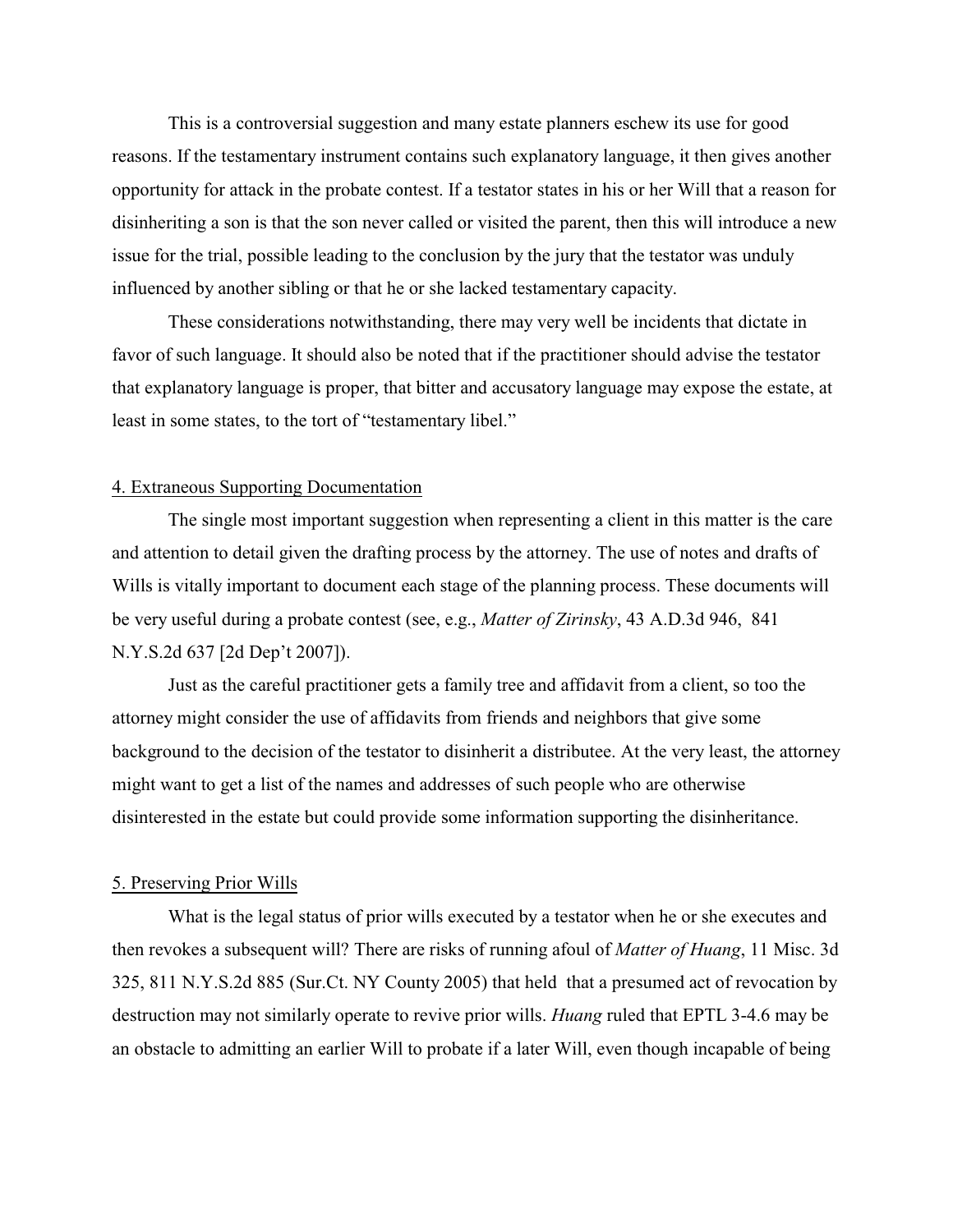probated, was sufficiently executed so as to preclude the revival of the earlier instrument.<sup>1</sup> However, that being said, if a Will is denied probate after trial, there may be no obstacle to offering a previous instrument for probate and avoiding intestacy, especially if the jury's verdict was based on lack of testamentary capacity. After all, if the instrument is defective as an expression of the testator's wishes due to the lack of testamentary capacity, that taint of incapacity should also extend to the supposed revocatory act. Therefore, a useful estate planning technique may still be to have the testator execute several Wills over the course of a reasonable period of time so that each one stands as a separate obstacle to intestacy that would benefit the disinherited distributee.

#### 6. Stacking Wills

Implicit in the foregoing discussion is the technique of deliberately having the client execute a series of Wills so as to present the objectant with the prospect of having to overcome several instruments. Every estate plan merits review on a periodic basis, now more than ever with the dizzying changes in the estate, gift, and generation skipping transfer tax laws. Therefore, if a client advises the attorney that he or she is certain the disinherited child will contest the will, then it is imperative to consider the various tools available to the planner but far too infrequently utilized. One of those tools is "stacking wills." If EPTL 3-4.6 does not operate, then the series of wills presents the objectant with a task that may be an impossible one, i.e., sustaining litigation that would be protracted and ruinously expensive. The use of multiple wills, along with carefully crafted *in terrorem* clauses, must be considered.

#### 7. *Inter Vivos* Gifts to the Disinherited

This is a cousin to the *in terrorem* clause. Here, the practitioner may suggest to the testator when the Will is executed to make a contemporaneous gift to the disinherited person. Of course, the testator has to overcome the aversion to doing that, but after you have convinced him or her of the value of an in terrorem clause, it should not be difficult to have him or her take

<sup>&</sup>lt;sup>1</sup> See also, *Matter of Sharp*, 68 A.D.3d 1182, 889 N.Y.S.2d 323 (3d Dep't 2009), following the reasoning of *Huang* and discussing the doctrine of dependent relative revocation and how it does not apply in these situations.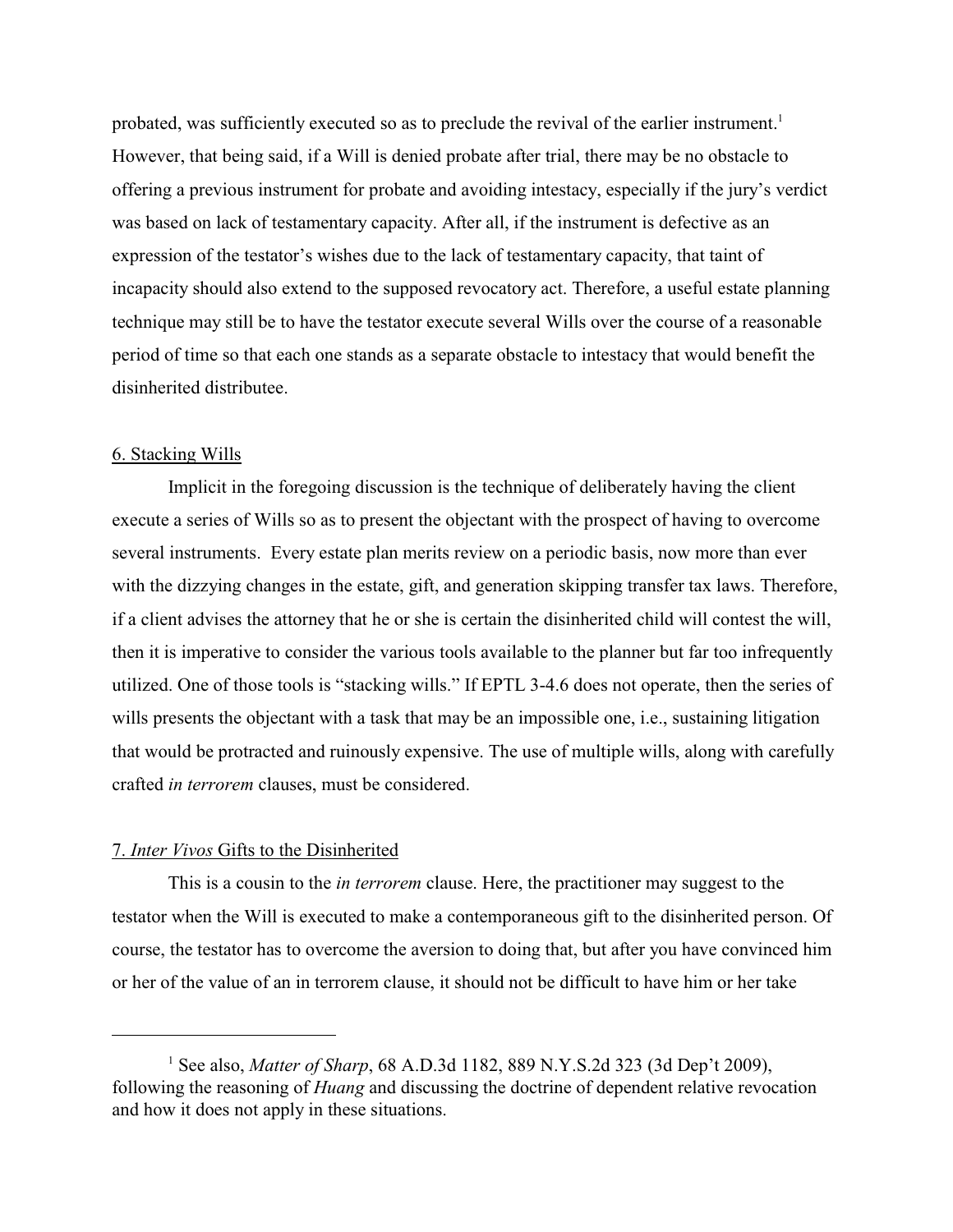some of that legacy and give it to the distributee at that time. Why? Well, if the distributee is going to object to the Will, then he or she will be put in the uncomfortable position of objecting to the Will but defending the contemporaneous gift. What's more, if the Will contest should be successful, then the gift can be compelled to be returned to the estate in a discovery proceeding.

#### 8. Transparency during life

Informing the distributee of a testamentary scheme has been suggested by some estate planners but is rarely utilized because the testator is desirous of maintaining whatever good relationship may exist. Nevertheless, this is one method that can be utilized.

EPTL 3-3.5 Conditions qualifying dispositions; conditions against contest; limitations thereon

 (a) A condition qualifying a disposition of property is operative despite the failure of the testator to provide for an alternative gift to take effect upon the breach or non-occurrence of such condition.

 (b) A condition, designed to prevent a disposition from taking effect in case the will is contested by the beneficiary, is operative despite the presence or absence of probable cause for such contest, subject to the following:

 (1) Such a condition is not breached by a contest to establish that the will is a forgery or that it was revoked by a later will, provided that such contest is based on probable cause.

 (2) An infant or incompetent may affirmatively oppose the probate of a will without forfeiting any benefit thereunder.

 (3) The following conduct, singly or in the aggregate, shall not result in the forfeiture of any benefit under the will:

 (A) The assertion of an objection to the jurisdiction of the court in which the will was offered for probate.

 (B) The disclosure to any of the parties or to the court of any information relating to any document offered for probate as a last will, or relevant to the probate proceeding.

 © A refusal or failure to join in a petition for the probate of a document as a last will, or to execute a consent to, or waiver of notice of a probate proceeding.

 (D) The preliminary examination, under SCPA 1404, of a proponent's witnesses, the person who prepared the will, nominated executors and the proponents in a probate proceeding and, upon application to the court based upon special circumstances, any person whose examination the court determines may provide information with respect to the validity of the will that is of substantial importance or relevance to a decision to file objections to the will.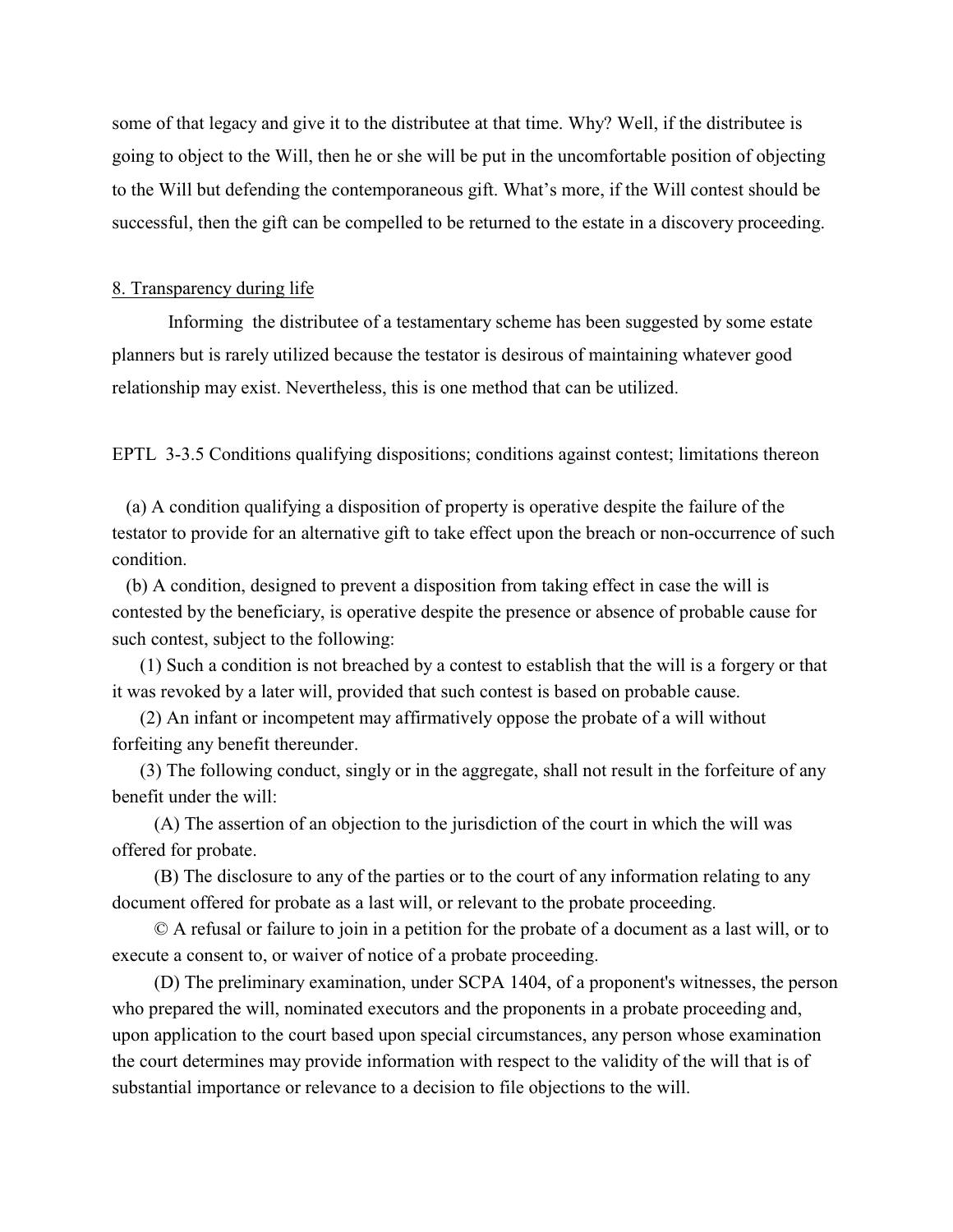(E) The institution of, or the joining or acquiescence in a proceeding for the construction of a will or any provision thereof.

### **III. Intestacy primer**

See the following for a graphic description of the rules of intestacy in New York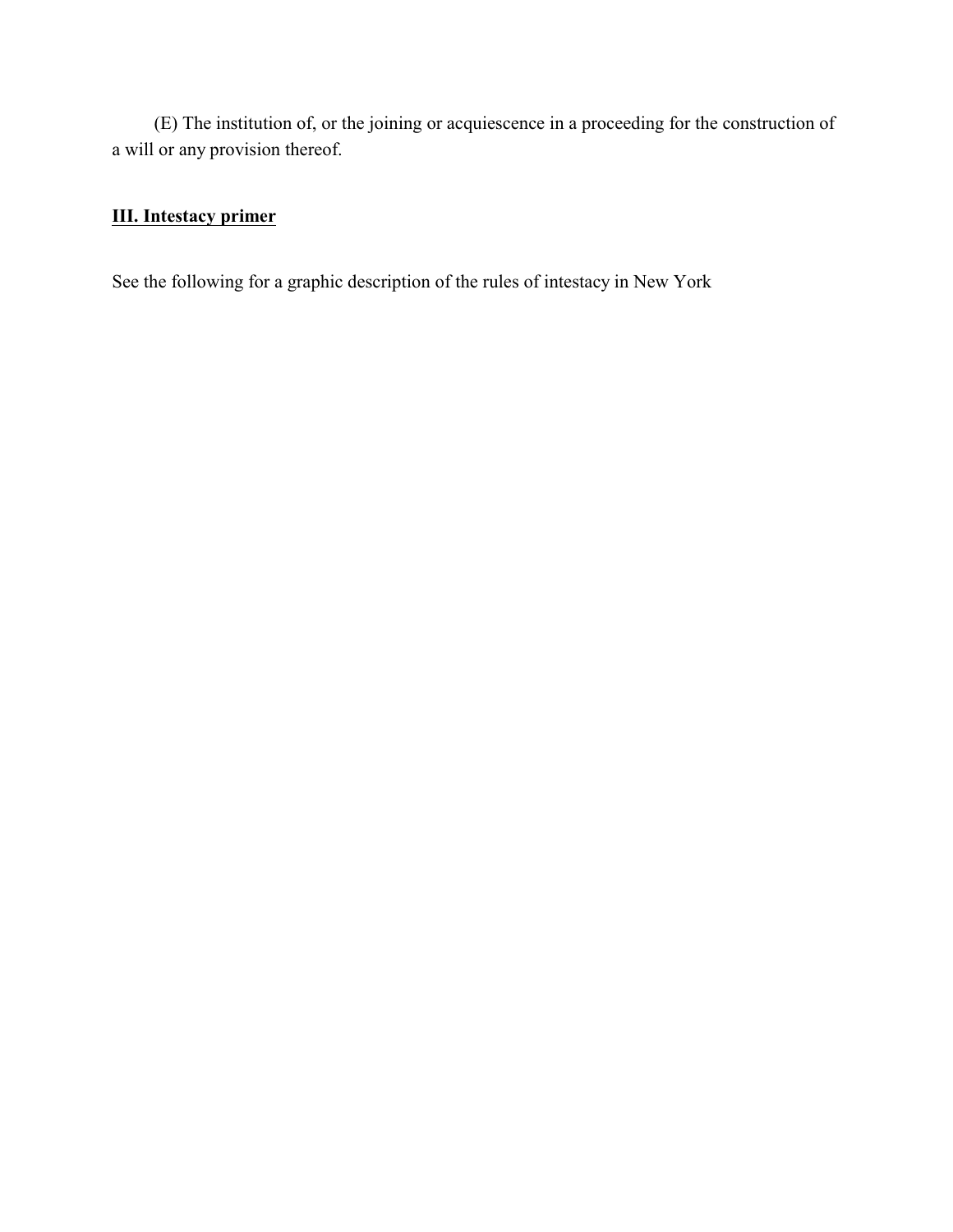

### Intestacy in New York under EPTL 4-1.1 and the Family Tree

### **Cullen and Dykman LLP**

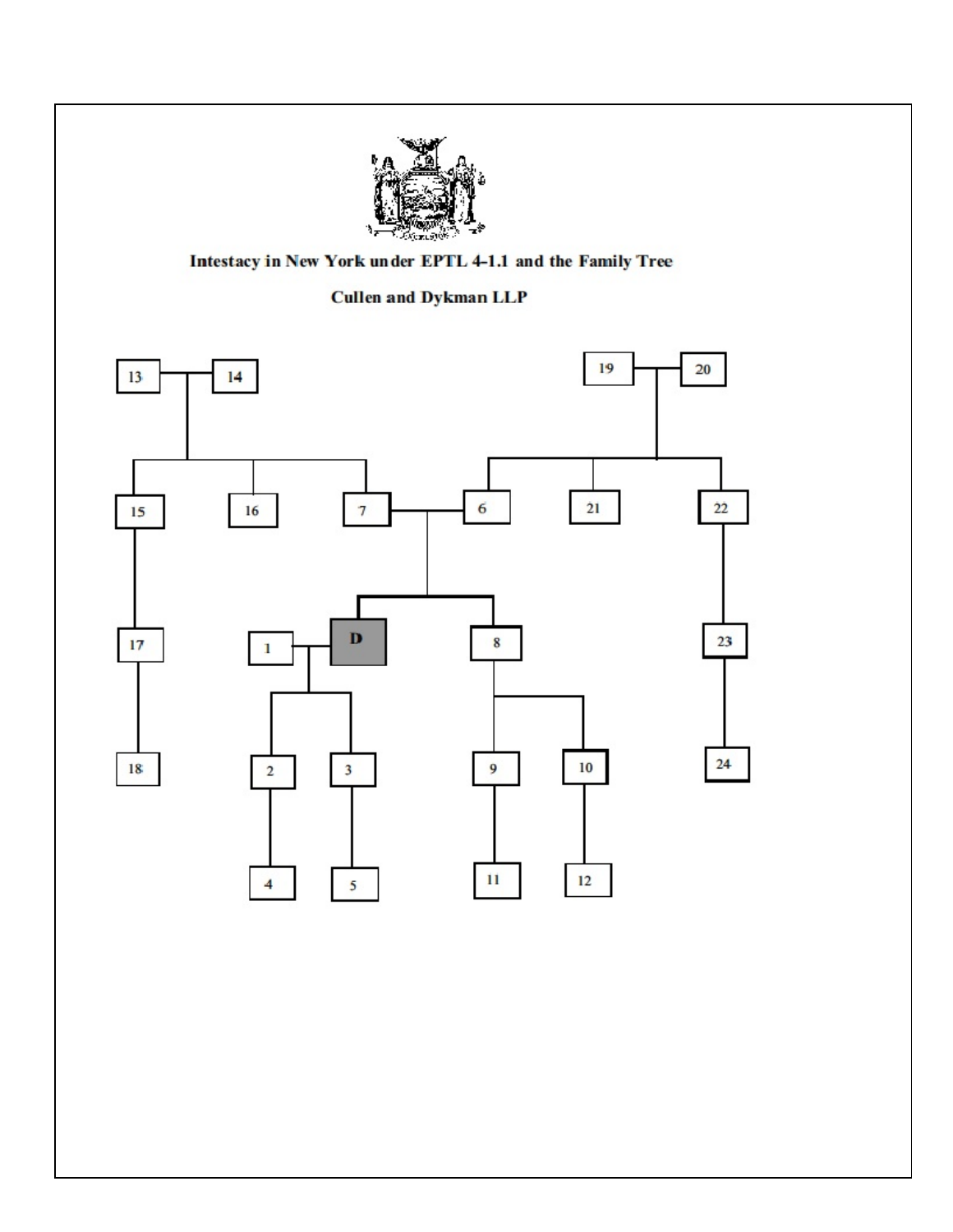|                                                                                                                                                                                        | D is the decedent                                                                                                                                              |
|----------------------------------------------------------------------------------------------------------------------------------------------------------------------------------------|----------------------------------------------------------------------------------------------------------------------------------------------------------------|
| EPTL 4-1.1 provides that if property of a decedent<br>is not disposed by Will, it shall be distributed as follows<br>to the next of kin (distributees):                                | 1 is decedent's spouse<br>2 and 3 are decedent's children<br>4 and 5 are decedent's grandchildren<br>7 is decedent's father<br>6 is decedent's mother          |
| 4-1.1(a). If a decedent is survived by:                                                                                                                                                | is decedent's sibling<br>8<br>9 and 10 are decedent's nieces or nephews<br>11 and 12 are decedent's grand nephews or<br>grandnieces                            |
| (1) A spouse $[1]$ and issue [children, grandchildren,<br>etc. $(2,3,4, and 5)$ ], fifty thousand dollars and one-half of<br>the residue to the spouse, and the balance thereof to the | 15 and 16 are decedent's paternal aunts and uncles<br>17 is the decedent's paternal first cousin<br>18 is the decedent's paternal first cousin once<br>removed |
| issue by representation.<br>(2) A spouse $[1]$ and no issue [ <i>children, grandchildren,</i><br>etc. $(2,3,4, and 5)$ , the whole to the spouse.                                      | 21 and 22 are decedent's maternal aunts and uncles<br>23 is the decedent's maternal first cousin<br>24 is the decedent's maternal first cousin once<br>removed |
|                                                                                                                                                                                        | 13 and 14 are the decedent's paternal grandparents                                                                                                             |

19 and 20 are the decedent's maternal grandparents

(3) Issue [*children, grandchildren, etc. (2,3,4, and 5*)] and no spouse, the whole to the issue [*children, grandchildren*, etc.*(2,3,4, and 5)*], by representation.

(4) One or both parents *[6 and 7]*, and no spouse *[1]* and no issue [*children, grandchildren*, etc.*(2,3,4, and 5)*] , the whole to the surviving parent or parents *[6 and 7]*.

(5) Issue of parents *[siblings, nephews, nieces, grandnephews and grandnieces (8,9,10,11, and 12)*], and no spouse *[1]*, issue [*children, grandchildren*, etc.*(2,3,4, and 5*)] or parent *[6 and 7]*, the whole to the issue of the parents *[siblings, nephews, nieces, grandnephews and grandnieces (8,9,10,11, and 12)*] by representation.

(6) One or more grandparents *[13, 14, 19, and 20]* or the issue of grandparents (as hereinafter defined) [*aunts, uncles, first cousins (15, 16, 17, 21, 22, and 23)*], and no spouse *[1]*, issue [*children, grandchildren, etc. (2,3,4, and 5*)], parent *[6 and 7]* or issue of parents *[siblings, nephews, nieces, grandnephews and grandnieces (8,9,10,11, and 12)*] , one-half to the surviving paternal grandparent or grandparents *[13 and 14]*, or if neither of them survives the decedent, to their issue [*aunts, uncles, first cousins (15, 16, 17*)], by representation, and the other one-half to the surviving maternal grandparent or grandparents *[19 and 20]*, or if neither of them survives the decedent, to their issue [*aunts, uncles, first cousins (21, 22, and 23)*], by representation; provided that if the decedent was not survived by a grandparent or grandparents on one side or by the issue of such grandparents [*aunts, uncles, first cousins*], the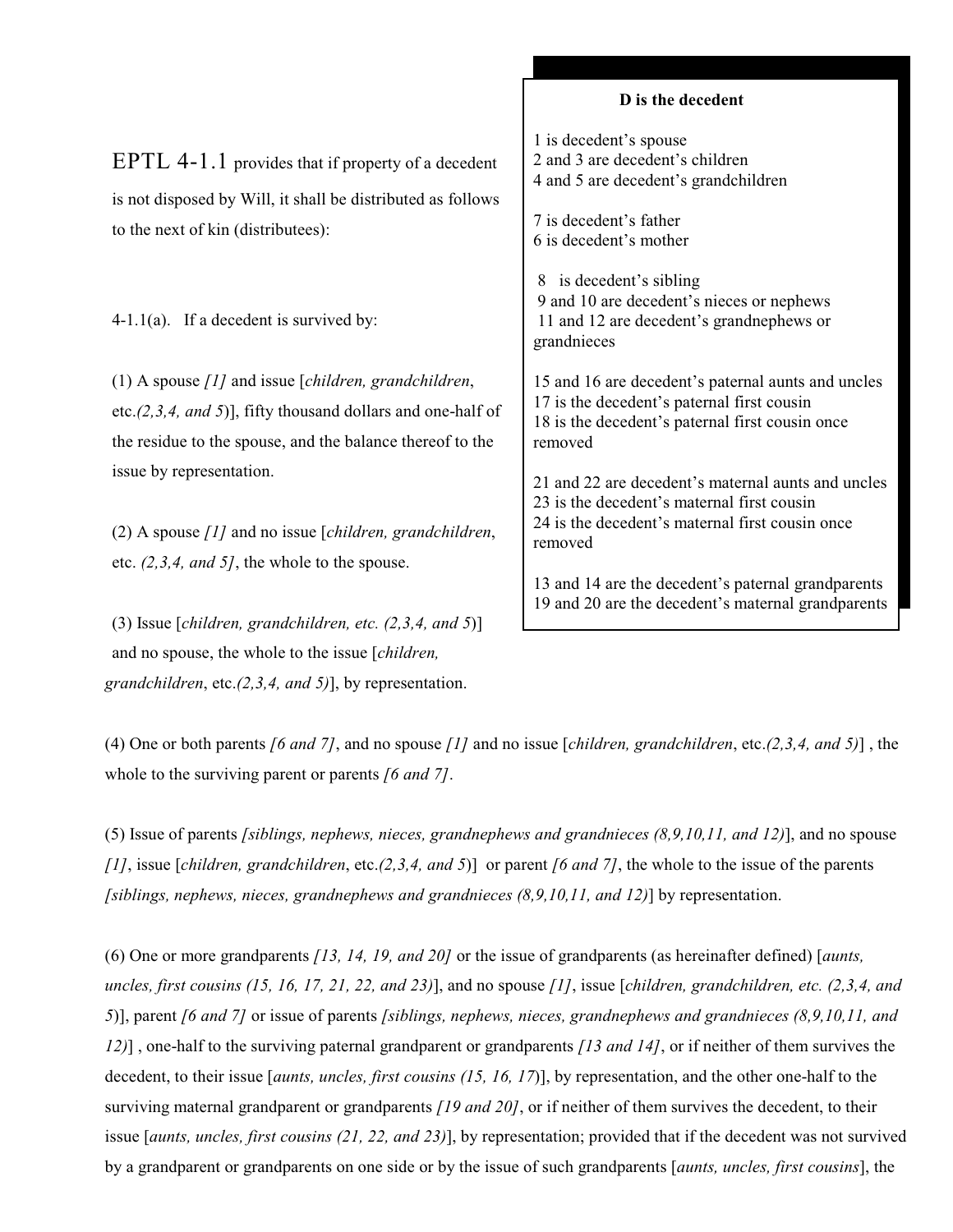whole to the surviving grandparent or grandparents on the other side, or if neither of them survives the decedent, to their issue [*aunts, uncles, first cousins*], by representation, in the same manner as the one-half. For the purposes of this subparagraph, issue of grandparents shall not include issue more remote than grandchildren of such grandparents [*first cousins*].

### *N.B. This means that if the decedent is most closely survived by first cousins on one side and first cousins once removed [18 and 24] on the other side, then all to the first cousins [17 and 23].*

(7) Great-grandchildren of grandparents [*first cousins once removed (18 and 24)]*, and no spouse, issue [*children, grandchildren*, etc.], parent, issue of parents *[siblings, nephews, nieces, grandnephews and grandnieces*] , grandparent, children of grandparents *[aunts, uncles]* or grandchildren of grandparents [*first cousins*], one-half to the great-grandchildren of the paternal grandparents *[first cousins once removed]*, per capita, and the other one-half to the great-grandchildren of the maternal grandparents [*first cousins once removed*], per capita; provided that if the decedent was not survived by great-grandchildren of grandparents *[first cousins once removed]* on one side, the whole to the great-grandchildren of the grandparents on the other side *[first cousins once removed]*, in the same manner as the one-half.

#### **N.B. This means that intestacy does not extend beyond first cousins once removed [18 and 24].**

#### **IV.** *Matter of Huang* **and EPTL 3-4.6**

(11 Misc. 3d 325, 811 N.Y.S.2d 885 [Sur.Ct. NY County 2005]) Surrogate's Court, New York County, New York. In the Matter of the ESTATE OF Paul K.P. HUANG, Deceased. No. 3702/2004. NYLJ, Jan. 9, 2005, p.33, col. 3

Dec. 29, 2005.

#### EVE PREMINGER, J.

\*1 Paul K.P. Huang died August 19, 2004, leaving an instrument dated October 7, 1998 which is being offered for probate. Petitioner, in his second amended petition, asks the Court to deny probate to seven other writings, each of which is later in date than the proffered instrument. The first six, being unattested, are inadmissible to probate (see EPTL 3-2.1). The seventh, dated April 29, 2004, is a photocopy of an instrument which was executed under the supervision of an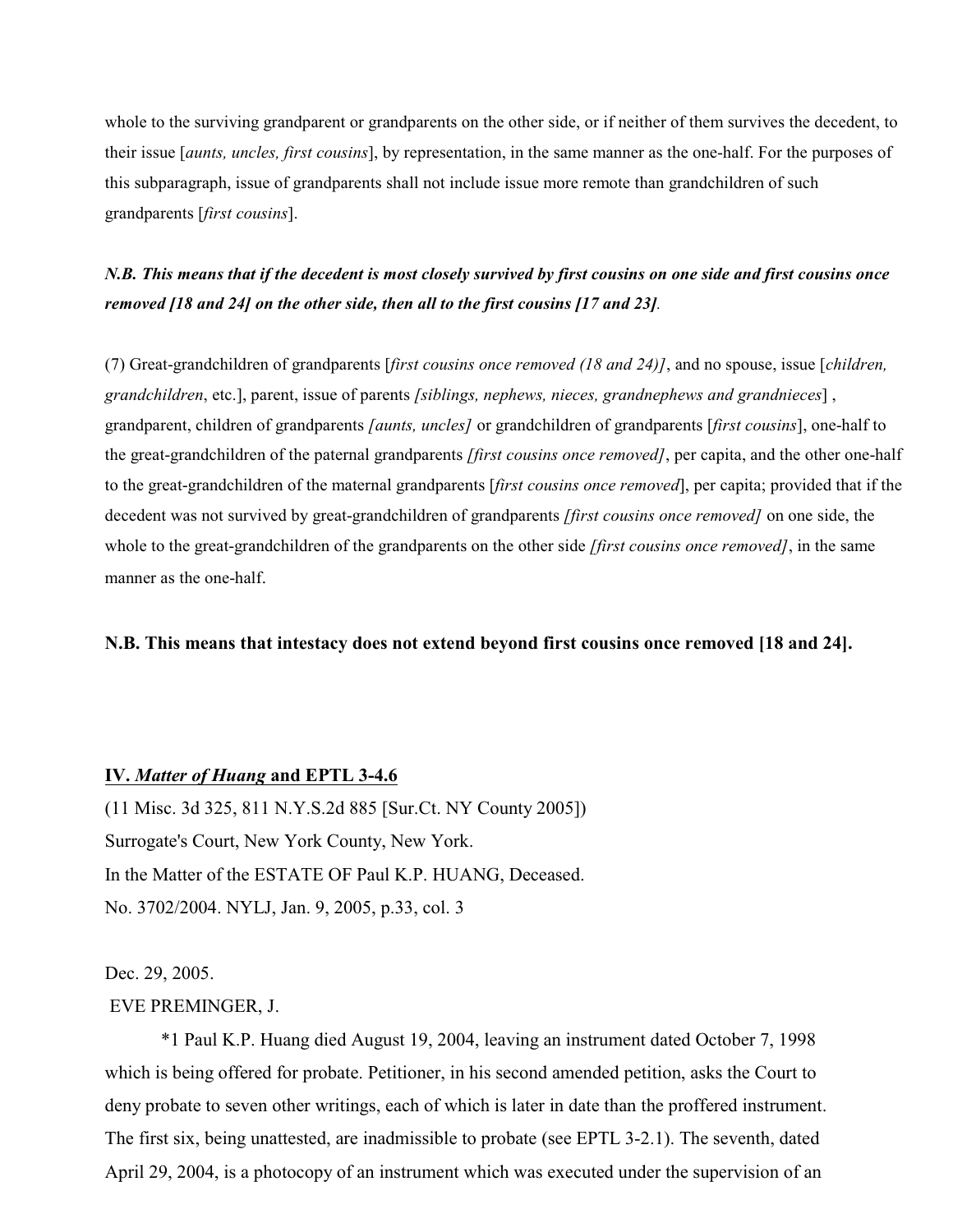attorney; its due execution, therefore, is presumed (Matter of Rosen, 291 A.D.2d 562). Moreover, the attached affidavit of attesting witnesses satisfies the requirements of SCPA 1406(1). The original, however, cannot be located. The supervising attorney avers that after the execution of the document which he believes decedent drafted himself in decedent's home, decedent retained possession of the original. The strong presumption, therefore, is decedent revoked the will by destruction (Matter of Fox, 9 N.Y.2d 400, 407). Accordingly, the photocopy of the April 29, 2004 instrument is inadmissible (Matter of Passuello, 169 A.D.2d 1007).

EPTL 3-4.6(a) provides:

If after executing a will a testator executes a later will which revokes or alters the prior one, a revocation of the later will does not, of itself, revive the prior will or any provision thereof.

Decedent's clear intent to revoke all prior wills by means of the April 29, 2004 instrument is both explicit: "I, Paul K.P. Huang, being of sound mind, publish and declare this to be my last Will and Testament, revoking all former wills," and implicit: the complete disposition of decedent's estate (see Matter of Lautz, 55 Misc.2d 412, 413). There is no evidence the October 7, 1998 instrument, or any other prior instrument, was revived (see EPTL 3-4.6 [b] ); accordingly, decedent died intestate (see Matter of Mangan, NYLJ, Oct. 28, 1994, at 34, col 2).

 Probate of the proffered instrument is denied; preliminary letters testamentary heretofore issued to petitioner are revoked. This decision constitutes the order of the Court.

## **§ 3-4.6. Revocation or alteration of later will not to revive prior will or any provisions thereof**

 (a) If after executing a will the testator executes a later will which revokes or alters the prior one, a revocation of the later will does not, of itself, revive the prior will or any provision thereof.

(b) A revival of a prior will or one or more of its provisions may be effected by:

(1) The execution of a codicil which in terms incorporates by reference such prior will or one or more of its provisions.

(2) A writing declaring the revival of such prior will or of one or more of its provisions, which is executed and attested in accordance with the formalities prescribed by this article for the execution and attestation of a will.

(3) A republication of such prior will, whether to the original witnesses or to new